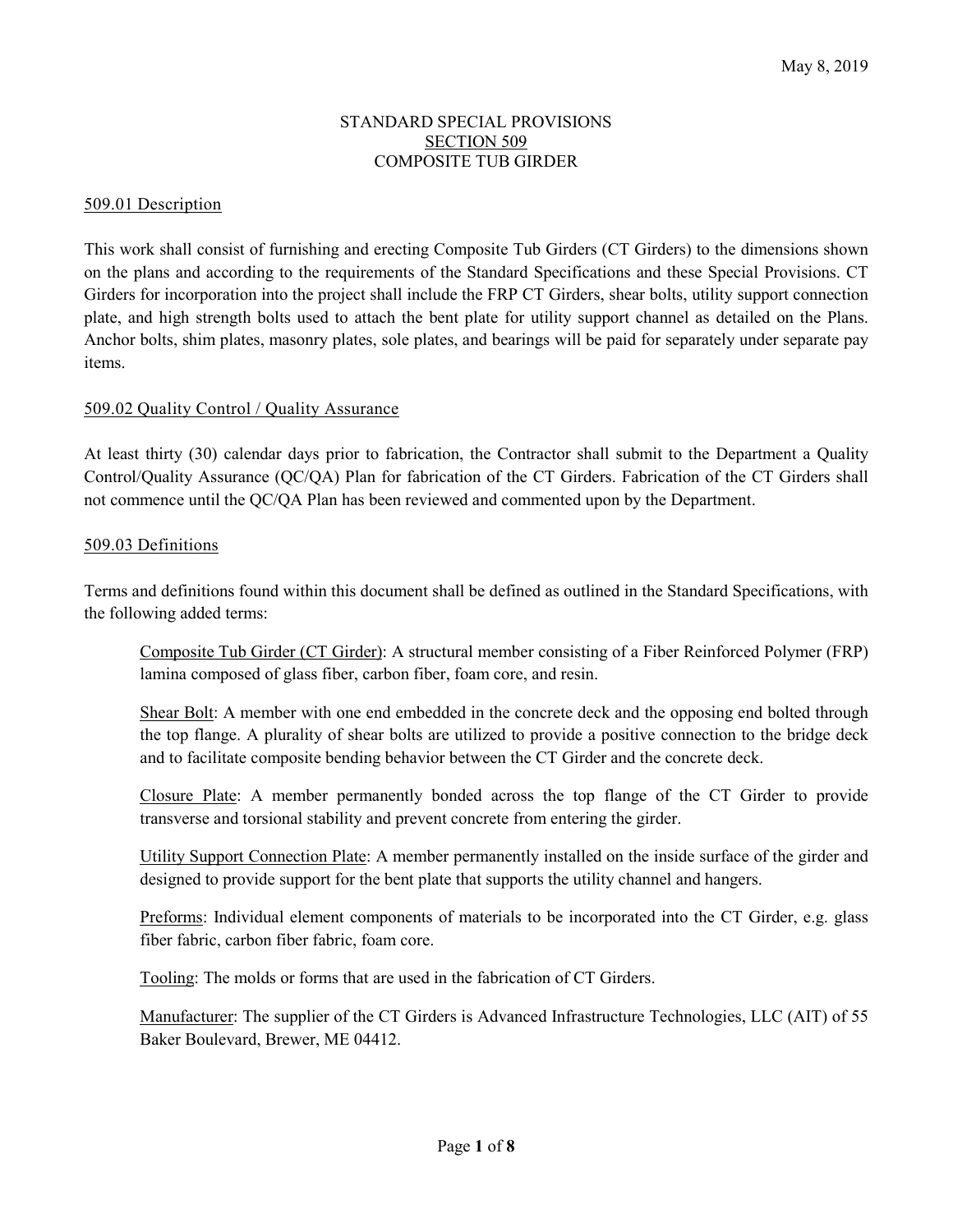## 509.04 Materials

Materials shall conform to the following. Any substitutions to the materials specified below must be submitted to the Department for approval.

- 1) Reinforcement: The CT Girder fiber reinforcement shall be comprised of a mix of carbon fiber fabric, glass fiber fabric, foam core, and a resin matrix.
	- a. Carbon Fiber Fabric: Carbon fibers shall be standard modulus fibers. Tensile strength, tensile modulus, and strain of the fibers shall be documented in accordance with the manufacturer's test specifications. In lieu of material testing, a Certificate of Conformance may be submitted to the Department for approval.
		- i. Unidirectional Carbon Fiber Reinforcement specifications:
			- 1. Physical Properties
				- a. Minimum Aerial Weight 36.3 oz/yd<sup>2</sup> 1.23 kg/m<sup>2</sup>

Acceptable Manufacturers include:

- 1) Vectorply
- 2) Flotex
- 3) Approved equal
- b. Glass Fiber Fabric: Glass fibers shall be E-glass manufactured in accordance with ASTM D578 and tested in accordance with ASTM D2343. In lieu of material testing, a Certificate of Conformance may be submitted to the Department for approval.
	- i. Unidirectional Glass Fiber Reinforcement specifications:
		- 1. Physical Properties

| a. Minimum Aerial Weight                              | 41.5 oz/y $d^2$                                | 1.41 kg/m <sup>2</sup> |
|-------------------------------------------------------|------------------------------------------------|------------------------|
| ii. Biaxial Glass Fiber Reinforcement specifications: |                                                |                        |
| 1. Physical Properties                                |                                                |                        |
| a. Minimum Aerial Weight                              | 24.2 oz/yd <sup>2</sup> 0.82 kg/m <sup>2</sup> |                        |

Acceptable Manufacturers include:

- 1) Vectorply
- 2) Textech
- 3) Approved equal
- c. Foam Core: The foam core shall be comprised of medium density closed cell foam with an average density of 5.9-6.6 lbs/cubic foot as determined by ASTM D1622 and a compressive strength within 200-300 lbs/square inch as measured by ISO 844 or ASTM D1621. Acceptable Products include:
	- 1) Airex T92.100 as manufactured by 3A
	- 2) Approved equal
- d. Resin: The matrix used in the manufacturing of CT Girders shall be an epoxy-vinyl ester resin with a dynamic viscosity between 100 and 400 centipoise at 77° Fahrenheit and appropriate for resin infusion using the Vacuum Infusion Process (VIP). Clear casting tensile strength and tensile modulus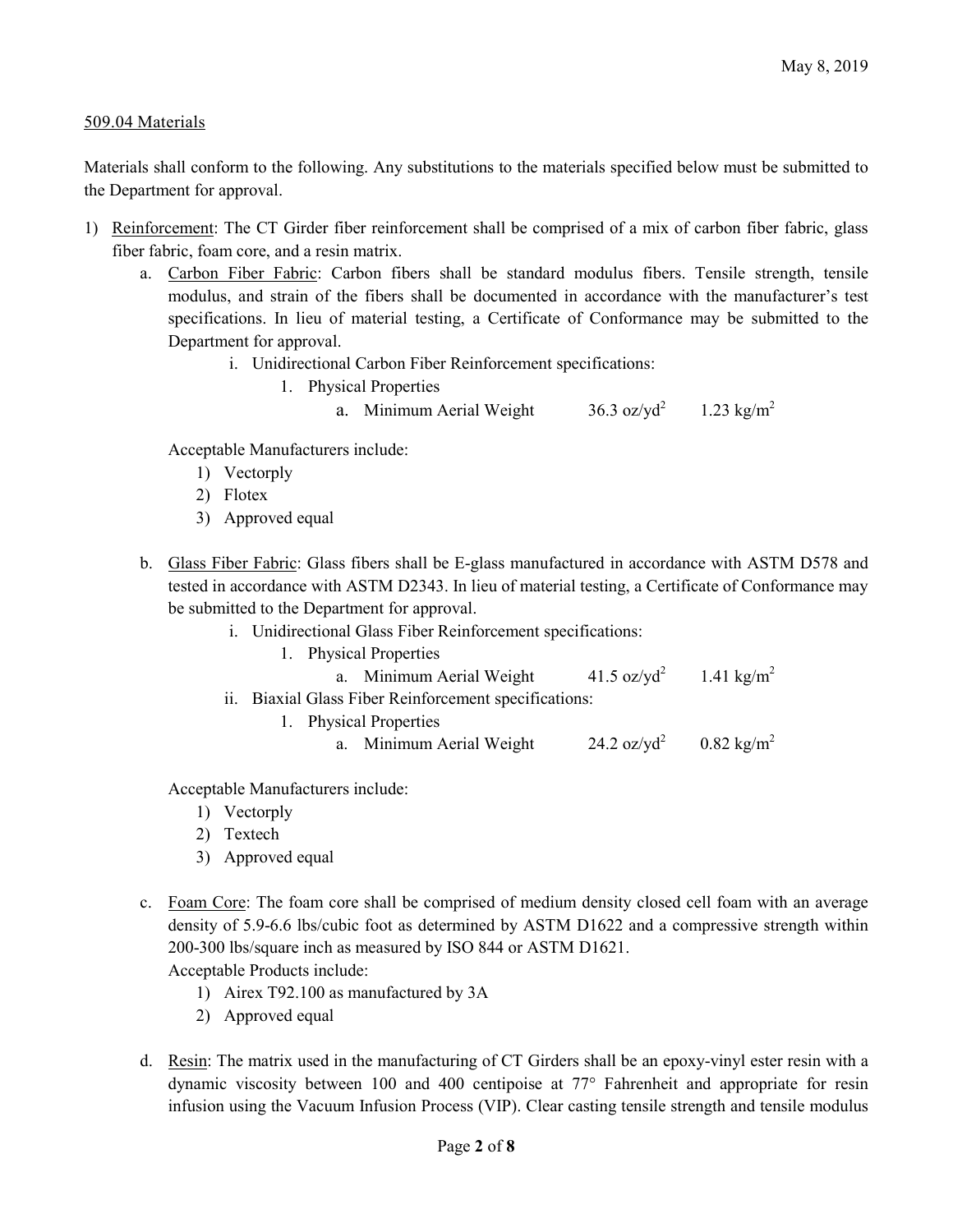shall be documented in accordance with ASTM D638. Clear casting flexural strength and modulus shall be documented in accordance with ASTM D790. Heat distortion temperature shall be documented in accordance with ASTM D648. In lieu of testing, a Certificate of Analysis may be submitted in the QA documentation. If the resin is not pre-promoted, then it should be promoted in accordance with the manufacturer's recommendations. If the resin material is pre-promoted, then no additional promotion is necessary. The resin shall be catalyzed in accordance with the manufacturer's recommendations. Prior to infusing with the resin, gel time tests shall be conducted in the infusion environment to determine the desired dosage rate to produce the required gel time necessary to ensure proper wet out and saturation of fibers.

Acceptable Products include:

- 1) DERAKANE 610 C-150 P as manufactured by Ashland
- 2) Approved equal

Additional non-structural layers of glass veil such as a  $1.5 \text{ oz}/\text{yd}^2$  continuous strand mat may be used to enhance resin infusion. Additional non-structural layers of resin distribution media may be placed around the reinforcement to promote more efficient means of infusion.

- 2) Shear Bolts: The shear bolts shall be comprised of ASTM F3125 Grade A490 Type 1 bolts. Heavy hex nuts shall conform to ASTM A563 Grade DH and washers shall conform to ASTM F436 Type 1.
- 3) Closure Plate: The closure plate shall be comprised of FRP stock flat sheets, with dimensions in conformance to the Plans, bonded to the top flange of the girder using a structural adhesive. The closure plate shall be bonded to the top flange of the CT Girder using 2 - 3/8" beads of structural adhesive on each top flange.
- 4) Structural Adhesives: Structural adhesives shall be used where indicated on the Working Drawings. Structural adhesives shall be a two-component, medium viscosity, methacrylate or urethane suitable for bonding FRP. Acceptable Products include:
	- 1) Pliogrip 7770 as manufactured by Ashland
	- 2) Plexus MA560-1 as manufactured by ITW
	- 3) Approved equal
- 5) Utility Connection Plate: The utility connection plate on the inside of the CT Girders shall consist of  $\frac{1}{4}$ " hotdip galvanized A36 plates with four ¾" A325 hot-dip galvanized bolts tack welded to the plate as indicated on the Working Drawings. The plate shall be bonded to the inside surface of the CT Girder using structural adhesive as indicated on the Working Drawings.

# 509.05 Equipment

A vacuum pump capable of sustaining a pressure equal to or greater than 25 inches of mercury shall be required for the vacuum infusion of the CT Girder. The vacuum system shall be outfitted with a reservoir system to accumulate any over filling of the matrix in the mold and protect the vacuum pump.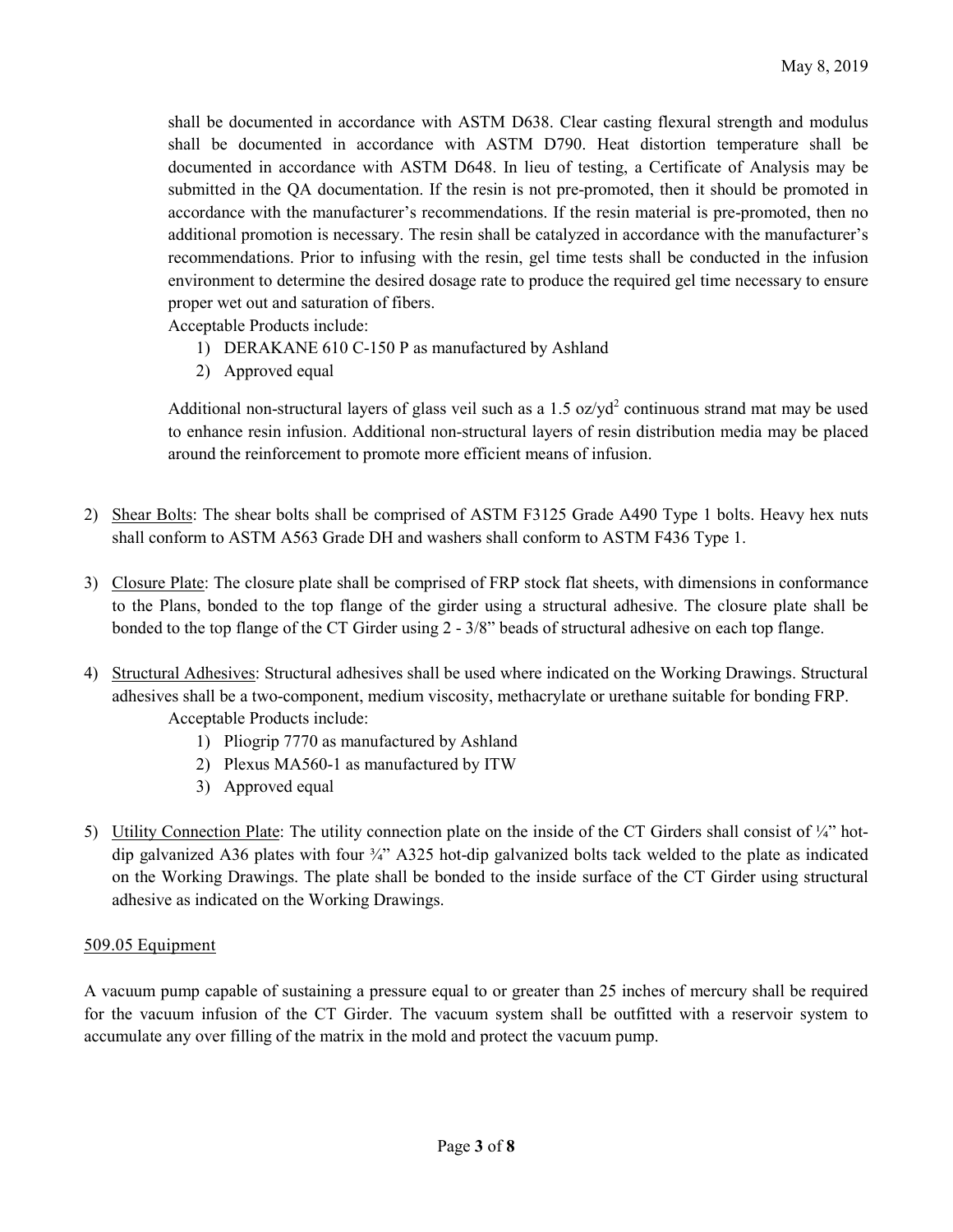#### 509.06 Working Drawings

Prior to beginning fabrication, the Contractor shall submit complete Working Drawings to the Department for review and comment in accordance with Section 105.7 Working Drawings of the Standard Specifications. Each drawing shall provide adequate space for review and comments. If the Working Drawings have significant discrepancies, revised sets must be submitted until details comply with the contract requirements.

As a minimum, Working Drawings shall include:

- 1) Layout drawings identifying piece marks and orientation in the structure (including a north arrow)
- 2) Individual piece drawings indicating the length, depth, width, and thickness of piece, along with the spacing of shear bolts, location of piece marks, weight, location of all holes and/or inserts, location of lifting points, and any other information necessary to adequately fabricate each girder.

#### 509.07 Fabrication

The Manufacturer shall notify the Fabrication Engineer a minimum of two weeks prior to the start of work. In addition, the Manufacturer shall provide the Fabrication Engineer with a copy of the production schedule. If the production schedule changes, notify the Fabrication Engineer no less than 3 working days prior to the initial startup date.

The Quality Assurance Inspector's (QAI) presence is required for, but not limited to, the following activities: batching of matrix resin, infusion of part, and final inspection. The QAI's office shall meet the requirements of Section 504.09 - Facilities for Fabrication Inspection.

CT Girders shall be fabricated and stored according to the following requirements:

1) Preform Storage and Preparation: Glass and carbon fiber fabrics, foam core, and non structural media material used to aid in resin flow shall be stored in a clean, dry environment in the original packaging until ready for use. They shall be protected from water, dirt, grease, grinding dust, and other foreign matter. The fabrics shall be cut on a clean cutting surface, free of any corrosive or deleterious material that could adhere to the fabrics prior to layup in the tooling. Cut-outs within the fabric to accommodate details of the infusion process and/or details of the finished CT Girder shall be clearly indicated on the Working Drawings.

Lap splices in the fabric will be permitted in the longitudinal direction of the girder. Longitudinal lap splices shall be no less than 6 inches in length. Lap splices in the fabric will be permitted in transverse direction. Transverse lap splices shall be no less than 2 inches in length.

Foam core shall be machine cut to full depth sections and may be butt jointed together longitudinally. Gaps in the joints between adjacent pieces of foam shall not exceed  $\frac{1}{4}$  inch prior to pulling vacuum on the tooling.

Vinyl ester resins and other chemicals necessary for catalyzing the infusion matrix shall be stored in a temperature controlled environment, and in accordance with the manufacturer's recommendations for each component.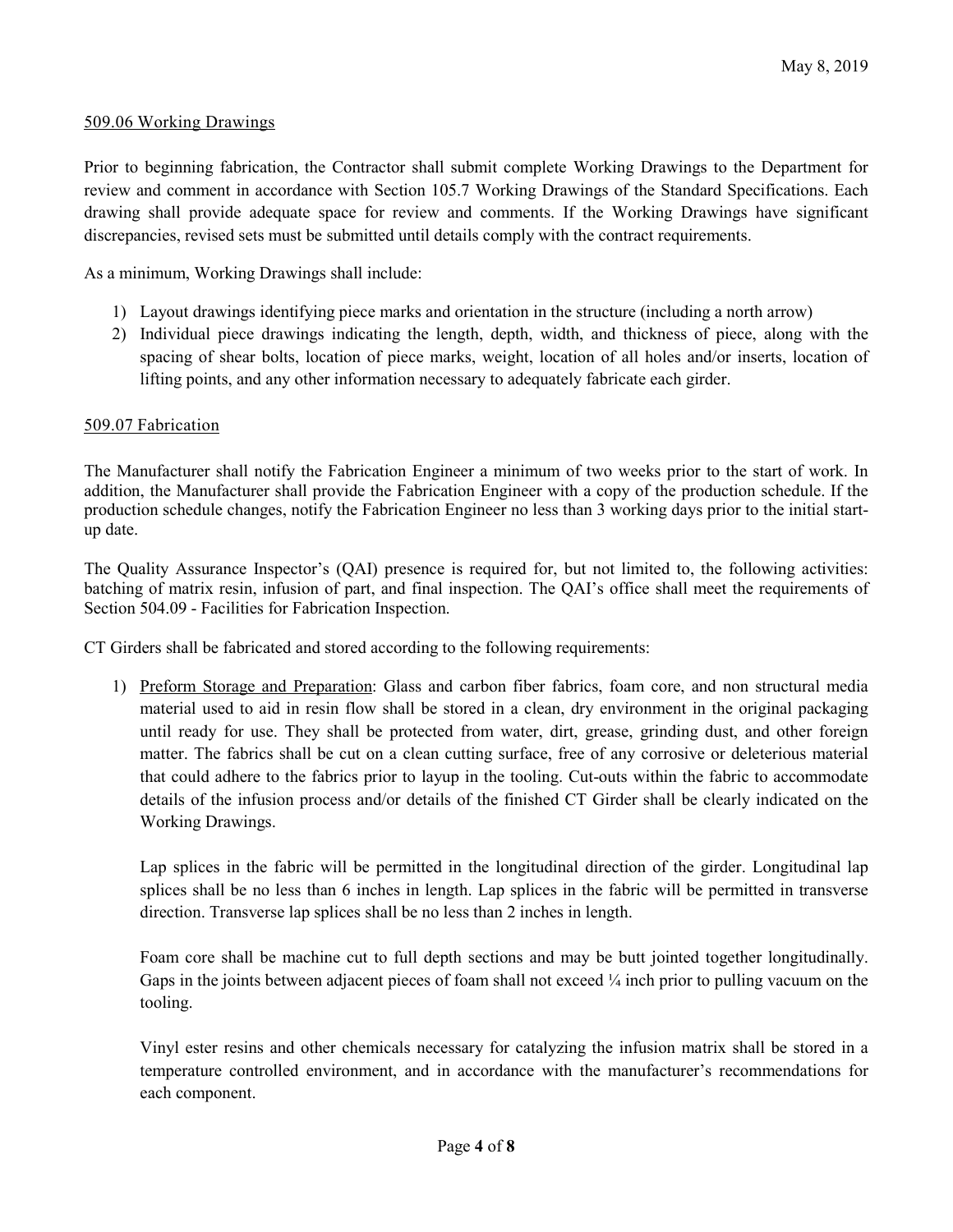2) Tooling: The tooling shall be capable of fabricating girders to the dimensions required by the contract plans and Working Drawings within all allowable tolerances. The tooling surfaces shall be manufactured of sufficient thickness and stability so that they will remain true to shape under the vacuum infusion pressures and the weight of the part. Clamps, pins, and other connecting devices shall be designed to hold the tooling rigidly in place during placement of the preforms and application of the vacuum pressure for infusions as well as allow removal of the girder without damage to the laminate. If metal tooling is used it shall be free from rust, grease or other foreign matter. Radius corners shall be built into the tooling to the dimensions and tolerances shown on the contract plans and Working Drawings. No sharp corners will be allowed. The tooling shall be designed with monolithic joints and/or seals to facilitate an airtight chamber capable of sustaining 25 inches of mercury of pressure without any leaks for the duration of the infusion process. Prior to placing preforms, the tooling shall be cleaned and coated with a release agent common to the practice of composite manufacturing.

The CT Girders shall be manufactured to the dimensions shown on the Plans and Working Drawings. Measurements of the product shall be recorded and compared to the design plans and the tolerances allowed. The dimensional tolerances for the CT Girders shall be as follows:

| <b>CT Girder Component or Dimension</b>                   | <b>Tolerance</b>                   |
|-----------------------------------------------------------|------------------------------------|
| Thickness of FRP laminates                                | $\pm 3/16$ "                       |
| Depth, overall                                            | $\pm$ 1/4"                         |
| Width, overall                                            | $\pm$ 1/4"                         |
| Length (string line measurement along bottom of beam)     | $\pm$ 1/4" per 25', max $\pm$ 3/4" |
| Variation from specified elevation and squareness or skew | $\pm$ 1/8" per 12", max $\pm$ 3/4" |
| Sweep                                                     | $\pm$ 1/2"                         |
| Camber variation from design camber                       | $\pm$ 1/8" per 10', max $\pm$ 3/4" |
| Tipping and flushness of beam seat bearing area           | $\pm$ 1/8" per 24"                 |
| Shear connector location, longitudinal                    | $\pm$ 1"                           |
| Shear connector location, transverse                      | $\pm$ 1/2"                         |

**Maximum Allowable Dimensional Tolerances for CT Girders** 

3) Vacuum Infusion Process: Prior to vacuum infusion of the vinyl ester matrix, the manufacturer must thoroughly seal the tooling and demonstrate that the sealed tooling can obtain the minimum workable vacuum pressure of 25-inches of mercury and for that pressure to not drop by more than one-inch of mercury over a period of five minutes. Chemical additives and catalysts to be combined with the vinyl ester resin shall be measured by weight, or the corresponding volume, based on the batch weight of the vinyl ester resin. The manufacturer shall maintain documentation of the promotion rates and the actual amount of catalyst used for each infusion. Once catalyzed, the matrix shall be placed in the infusion tank within ten minutes. An extension of this time may be granted by the Quality Assurance Inspector if sufficient gel time data is available to show proper wet out will occur prior to the matrix gelling. The infusion tank must be charged with a sufficient amount of resin at all times to prevent air bubbles from entering the infusion ports in the tooling. Once resin is introduced into the tooling, the infusion process shall continue uninterrupted until it has been demonstrated that all evacuation ports have a surplus of resin flowing past the finished surface of the tooling and that no less than the predicted volume of resin has been introduced into the tool.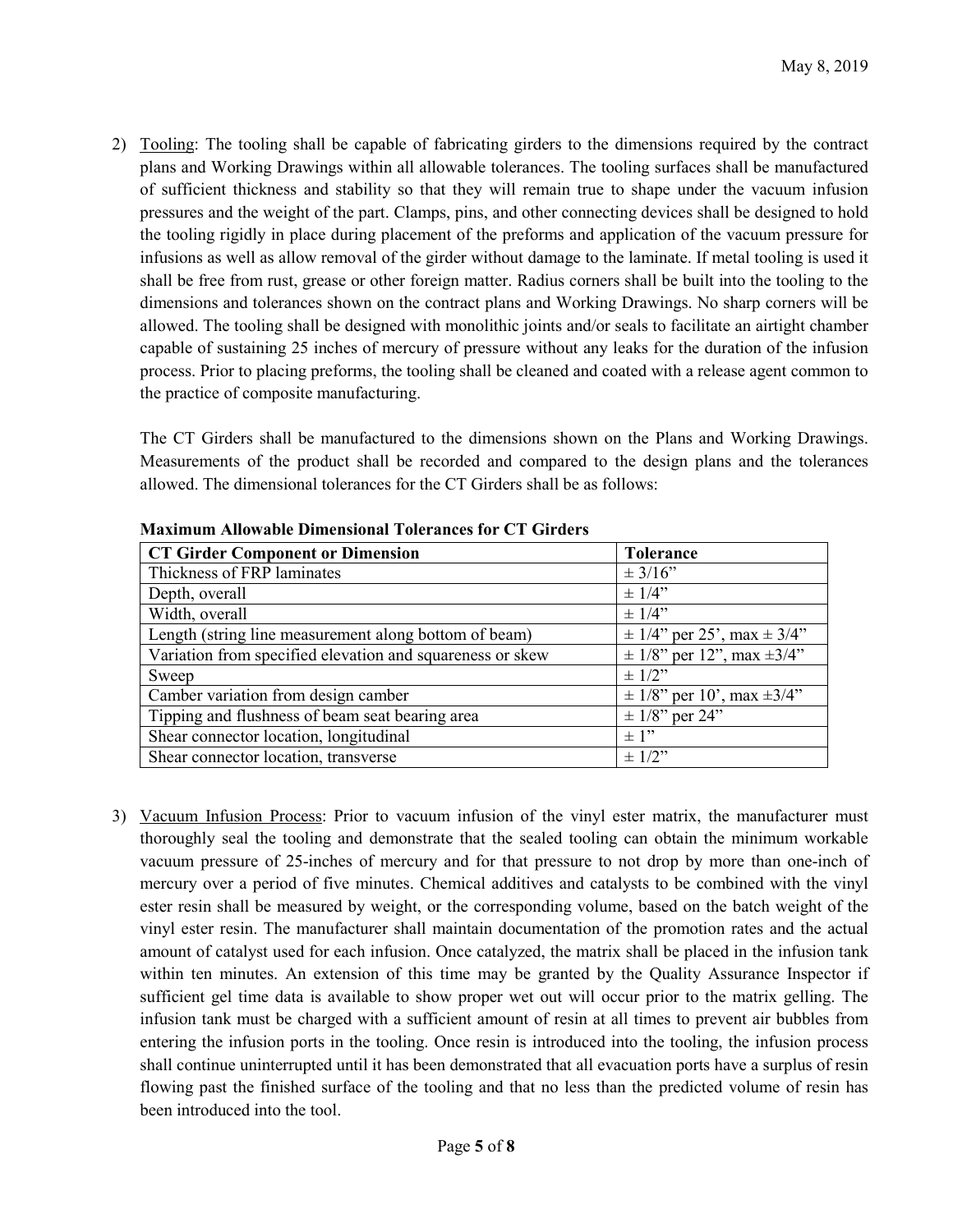A Barcol hardness tester may be used to determine the cured state of the composite. The girder should not be removed from the tooling unless a Barcol hardness reading of 35 or more can be obtained in multiple locations along the length and section of the girder. In the absence of tests used to determine the cured state of the resin matrix, the tooling shall remain in place, under at least 25-inches of mercury for at least 6 hours after all evacuation lines have been clamped and the infusion process is considered to have been completed.

Subscale witness panels representative of the full depth CT Girder laminate shall be tested in accordance with the specified ASTM Standards in conformance with the minimum properties outlined in the table below. Adequate supporting documentation for the properties shall be obtained from the Manufacturer and provided to the Department. The following properties shall be tested using at least five samples cut from the first infused girder end. If the experimental values tested exceed the minimum allowable values below, the production lot is approved and no further testing is required. If the experimental tested values fall below the values listed below, each subsequent CT girder shall have witness panels tested until the average of all tested values exceeds the minimum values below. If the average of all tested values falls below the minimum values below, the production lot shall be rejected.

| <b>PROPERTY</b>      | <b>UNITS</b> | <b>ASTM TEST METHOD</b> | <b>MINIMUM</b> |
|----------------------|--------------|-------------------------|----------------|
| Tensile Strength     | DS1          | 73039                   | 58.000         |
| Compressive Strength | DS1          | D6641                   | 49.000         |
| Shear Strength       | DS1          | D3518                   | 8.500          |

Tensile strength witness panel coupons shall be representative of the bottom flange laminate. Compressive strength witness panel coupons shall be representative of the top flange laminate. Shear strength witness panel coupons shall be representative of the web face sheet laminate.

4) Post Processing: Once the laminate has been allowed to cure, the CT Girder may be removed from the tooling and all post processing work may begin. This will include, de-bagging, removal of peel ply, sanding, grinding, cutting, drilling, machining, attachment of shear bolts, closure plate, and utility support connection plates.

### 509.08 Handling, Storage, and Transportation

The CT Girder complete with closure plate may be placed upright, upside down, or on its side, as necessary for drilling and post-processing of the finished piece. Care shall be taken in the handling of the CT Girder so as to not damage the surface finish of the laminate.

Prior to moving any CT Girders to storage, it shall be clearly marked with the mark number which indicates the date of fabrication and the location shown on the Working Drawings. All CT Girders shall be stored in an upright position on suitable dunnage, not in contact with the ground, at the support points shown on the Working Drawings. The CT Girders may be stacked. When stacking, the CT Girders shall be maintained in the upright position at all times and each beam shall be supported with cribbing at the same location as the girder below.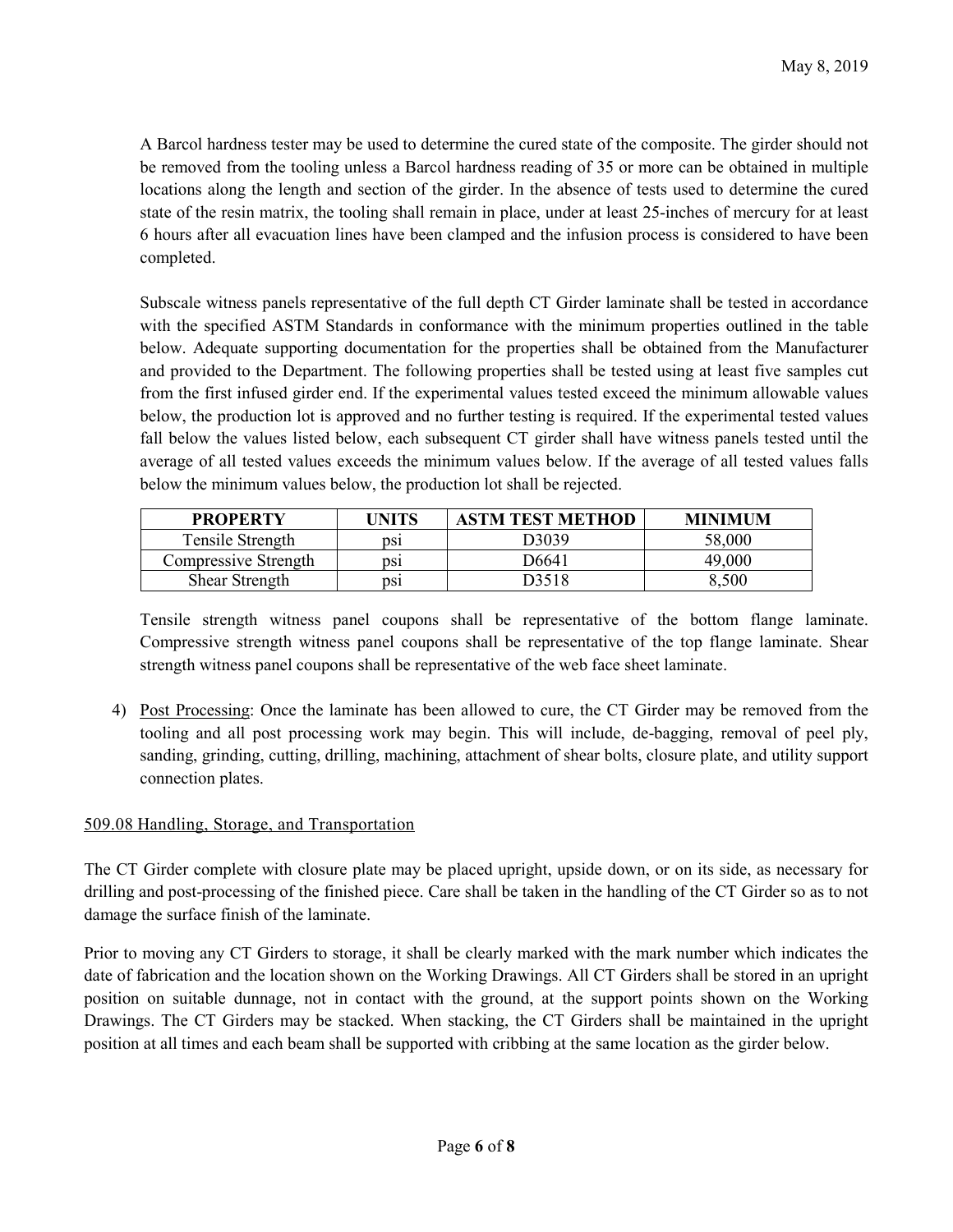CT Girders shall not be released for shipment until all dimensional tolerances have been checked. If the CT Girders are to be stored on site, the same provisions outlined above for storage at the manufacturer's facility shall apply.

Transportation will be the responsibility of the Contractor. The Manufacturer will be responsible for loading the CT Girders on the Contractor's truck. The Contractor is responsible for securing and transporting the CT Girders from 55 Baker Boulevard, Brewer, ME 04412 to the project site. All CT Girders shall be shipped upright and supported by cribbing at the locations shown in the Working Drawings.

If the CT Girders are damaged during transport, handling, and/or storage prior to their incorporation into the structure, the damaged CT Girders shall be repaired or replaced by the Contractor at the Resident Engineer's discretion and at no additional cost to the Department.

## 509.09 Erection

The CT Girders shall be erected to the lines and grades as indicated in the Plans and in accordance with the requirements of these Special Provisions. At least 30 days prior to erection, the Contractor shall submit an Erection Plan indicating lifting methods, erection sequence, and any other pertinent information. Penetrations in the CT Girder for construction purposes shall be shown on the Erection Plan and will not be permitted unless approved by the Engineer of Record.

Girders shall be placed on clean bridge seats and tops of bearing devices. Any shifting of the girders shall be done while they are free of the supports.

Girders shall be handled with a suitable hoisting device or crane of sufficient capacity to handle the members. Nylon slings or other approved methods shall be used to prevent damage to the surface of the girders. Lifting anchors sized and located in accordance with the Working Drawings may be used to hoist the girders only if explicitly stated on the Working Drawings.

The Contractor shall provide temporary bracing of the girders to prevent rotation along the girder centerline until the backwall concrete has been cast.

The Contractor is responsible for providing and installing the bent plates and utility c-channels for all utility support connections.

### 509.10 Method of Measurement and Basis of Payment

Item No. 509.743 Composite Tub Girder - Fabrication will be paid for at the lump sum price. Payment shall be compensation for fabrication of the CT Girders. Related materials and work include fabrication and postprocessing of the CT Girders, installation of closure plate, shear bolts, internal utility support connection plates and bolts for connecting to the FRP, storage at the manufacturer's lot and all submittals related to this work.

Item No. 509.744 Composite Tub Girder – Erection will be paid for at the lump sum price. Payment shall be compensation for transportation, storage, handling, temporary bracing, erecting, bent plates, utility channels, and all submittals required for approval prior to execution of this work. Anchor bolts and bearings will be paid for separately under separate pay items.